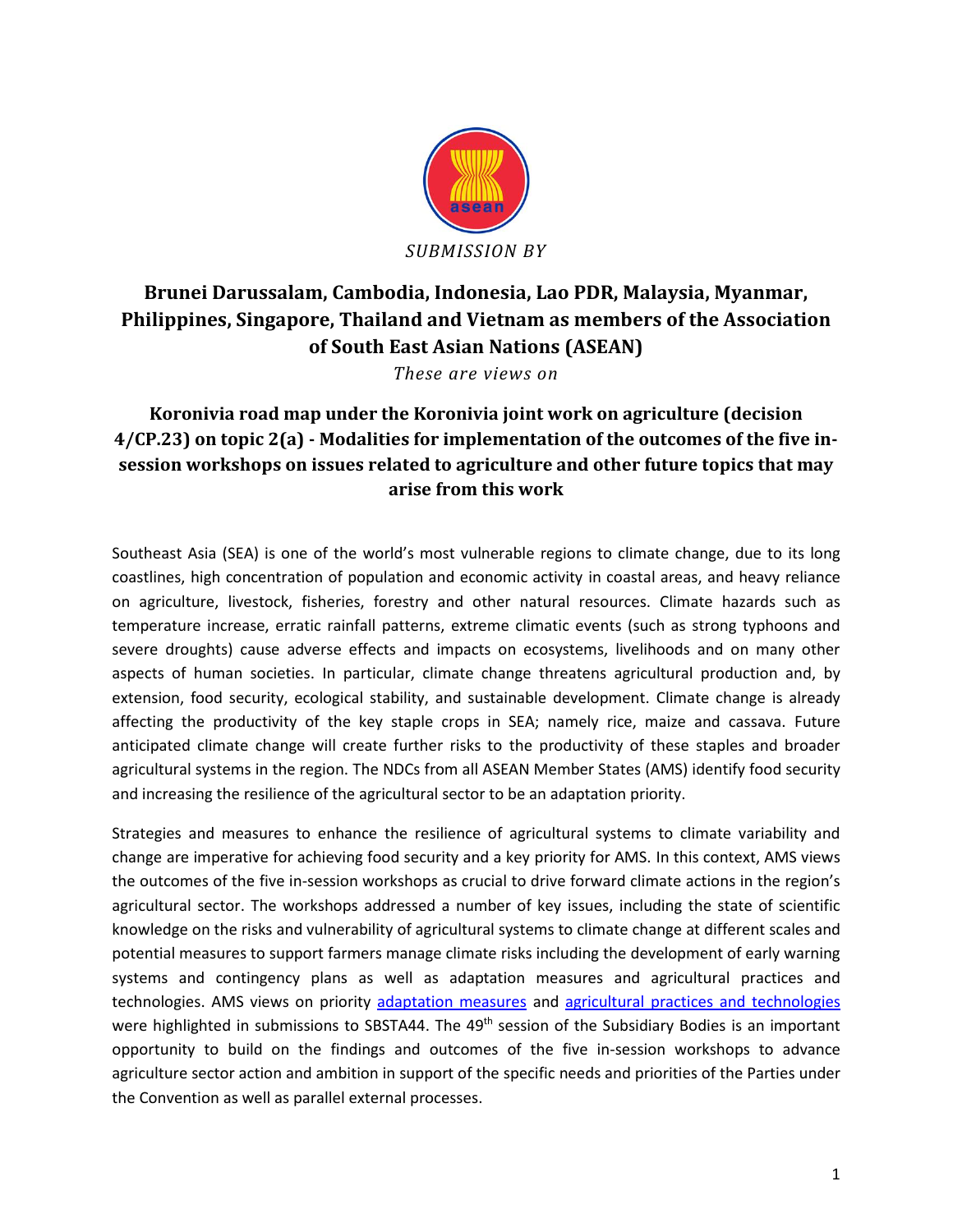### **Summary of key issues outlined at the SBSTA 44 in-session workshop on agriculture**

At SBSTA 44, Viet Nam provided an overview of the ASEAN member States' priorities for scaling up [adaptation measures within the region.](https://unfccc.int/files/land_use_and_climate_change/agriculture/application/pdf/viet_nam_sbsta_44_in_session_workshop_on_adaptation_measures_20_may_(2).pdf) They include: the creation of an evidence base through pilot implementation of climate-resilient agricultural practices; scaling up successful models for predicting impacts of climate change and promoting climate resilience; the development of effective approaches to providing climate information services for smallholder farmers; the integration of research on the marketability and competitiveness of stress-tolerant crop varieties into adaptation strategies; and funding, capacity-building and technical assistance for the ASEAN Climate Resilience Network member countries. Emphasis was placed on the importance of regional knowledge exchange and the role the Convention can play in facilitating the implementation and scaling up of proven practices and technologies in agriculture for ASEAN countries and countries in other regions of the world facing similar issues. Activities in facilitating implementation may include supporting cooperation and knowledgesharing among Parties and relevant observer organizations on planning, finance, governance, policy frameworks, achieving scale through innovative approaches, enhancing gender equity and social inclusion, and research and knowledge systems.

## **Modalities for implementation of the outcomes of the five in-session workshops on issues related to agriculture**

AMS have identified the following priorities in terms of the modalities for implementing the outcomes of the five in-session workshops.

## **a. Scaling up finance to support implementation**

Public climate finance was USD 141 billion in 2015/16, of which only USD 7 billion was for agriculture, forestry, land-use, and natural resource management. As highlighted during the five in-session workshops and in the submissions from AMS, this level of financing is insufficient to meet the magnitude of the climate change challenges faced within the sector. Therefore, an immediate priority is to scale up financing to support action within the sector by instructing the Standing Committee on Finance to:

- **Identify ways to accelerate and expand finance for agriculture under the Convention's finance mechanism.**
- **Develop mechanisms to leverage additional sources of financing for climate action in agriculture, including through multilateral financial institutions and from the private sector.**

## **b. Improving access to technology**

Agriculture has lagged behind other sectors in adopting technological innovations to address climate change due to a range of factors including, but not limited to, the geographical scale of the sector, the large number of actors involved and the costs and risks to farmers in adopting new technologies and practices. The Technology Mechanism under the Convention can play an important role in facilitating wider adoption of technological innovations, by helping to find ways to remove technical, economic and institutional barriers to the uptake of technologies, including for efficient land and water use, agrometeorological information and early warning systems, climate-informed crop and livestock management, agroforestry, and irrigation systems. Access to these and other technological innovations can be improved by instructing the Technology Executive Committee to:

- **Prioritise agriculture related technology transfer efforts under the CTCN.**
- **Facilitate support from relevant technical agencies for the context specific application of sector technologies.**